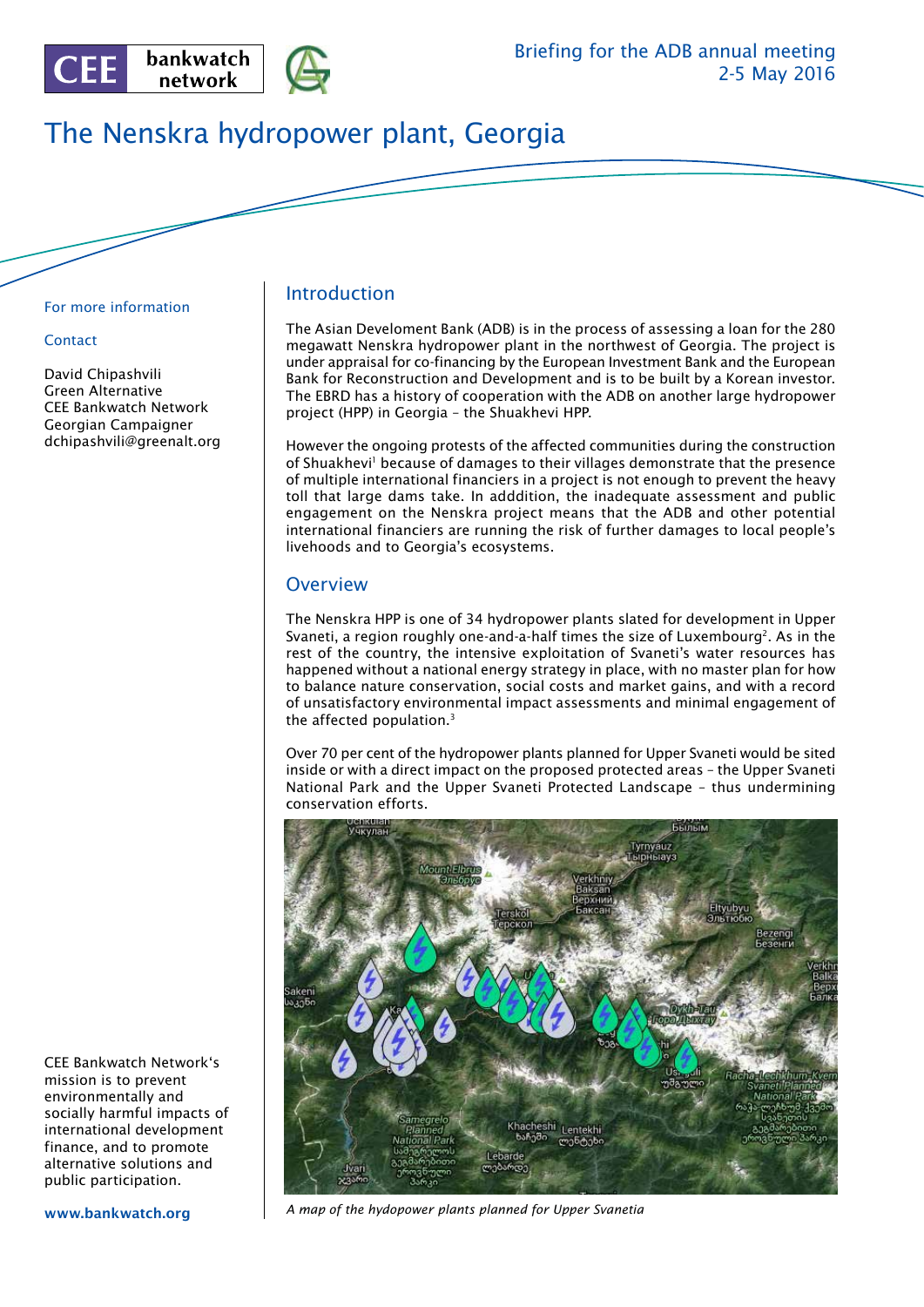

*Nakra residents send messages to financiers about the planned Nenskra HPP, 23 April 2016*

The area is inhabited by ethnic Svans who lead secluded and self-sufficient lives. Svans have known about the developments that could alter their traditional ways of life; the planned 702MW Khudoni dam located 20 kilometres downstream from the Nenskra dam would forcibly resettle around 2000 Svans from local villages. The failure to recognize the cultural and property rights of Svans and properly identify the impacts of hydropower on their livehoods has created fierce opposition to Khudoni . Similarly, the poor quality assessment of the Nenskra project, together with the neglect of the opinion of locals, threatens to aggravate the fading public acceptance of Nenskra.4

## Socioeconomic profile of the Svans

The Nenskra dam is to be sited in the vicinity of the villages of Chuberi and Nakra, which total around 400 Svan households. The Svans are an ethnic subgroup that have maintained their own language, laws, traditions and customary ties to the land. They rely on subsistence agriculture, animal grazing and forestry. The harsh living conditions and isolation have harnessed a strong sense of community cohesion and sociocultural integrity. Over the last two decades, residents in Chuberi and Nakra have shared their homes and resources with Svans displaced from wartorn Abkhazia.

## Neglect of social impacts and public opinion

Given the vulnerability of the local population, a robust screening for the Nenskra project should have taken place to gather socioeconomic baseline data, to asses the impacts of the project on the downstream communities and to propose how to handle the social risks. Yet the Nenskra Environmental and Social Impact Assessment (ESIA) study does not even meet the low requirements set by Georgian environmental law. It completely fails to present a profile of the local communities; it does not explain how the company will tackle the loss of customary lands, the impacts on vulnerable people (internally displaced people, women) and economic livehoods and physical resettlement.

The investor's approach to public consultations reflects

a similar disregard for the communities as the technical ESIA report. During the first week of June, a delegation of state officials and representatives from the Korean investor organised meetings in Chuberi and Nakra to discuss the project ESIA. Villagers would later recall that no one received an official notification about the meeting and that only one ESIA was available for both communities, who are separated by a mountain range. The company's presentation focused solely on employment, and it did not address how the project would impact people's lives.

#### Land appropriation

The Nenskra reservoir will flood pastures and forests that the Svans have used for generations to earn their living. The villagers have yet to be informed about the fate of their customary lands. The implementation agreement with the company has not been publicly disclosed, and Georgian ministries are unclear about the ownership of the land, which was once owned by the state and then taken out of a forestry fund under the administration of previous President Saakashvili. While the developer promised to discuss land use with the villagers and the public consultations, no such topic has been raised.<sup>5</sup>

## Involuntary resettlement and economic displacement

Villagers have concerns about economic displacement and physical relocation generated by the plant. The ESIA brings more confusion than clarity to the topic. On the one hand, it claims that the project developer foresees neither physical nor economic resettlement of the registered real estate during project implementation. Conversely, the study contains an action point to "inform one family living within the project influence zone about the physical and economical resettlement issues". Bankwatch has identified at least two households to be affected by the construction of the power house. Residents say that they have been kept in the dark about the planned resettlement and complain about seeing no documents dealing with displacement.

Question marks over ressetlement have grown since locals found out that the installation of high voltage



*Mudslide at the Leknashera river in the vicinity of the Nakra community.*